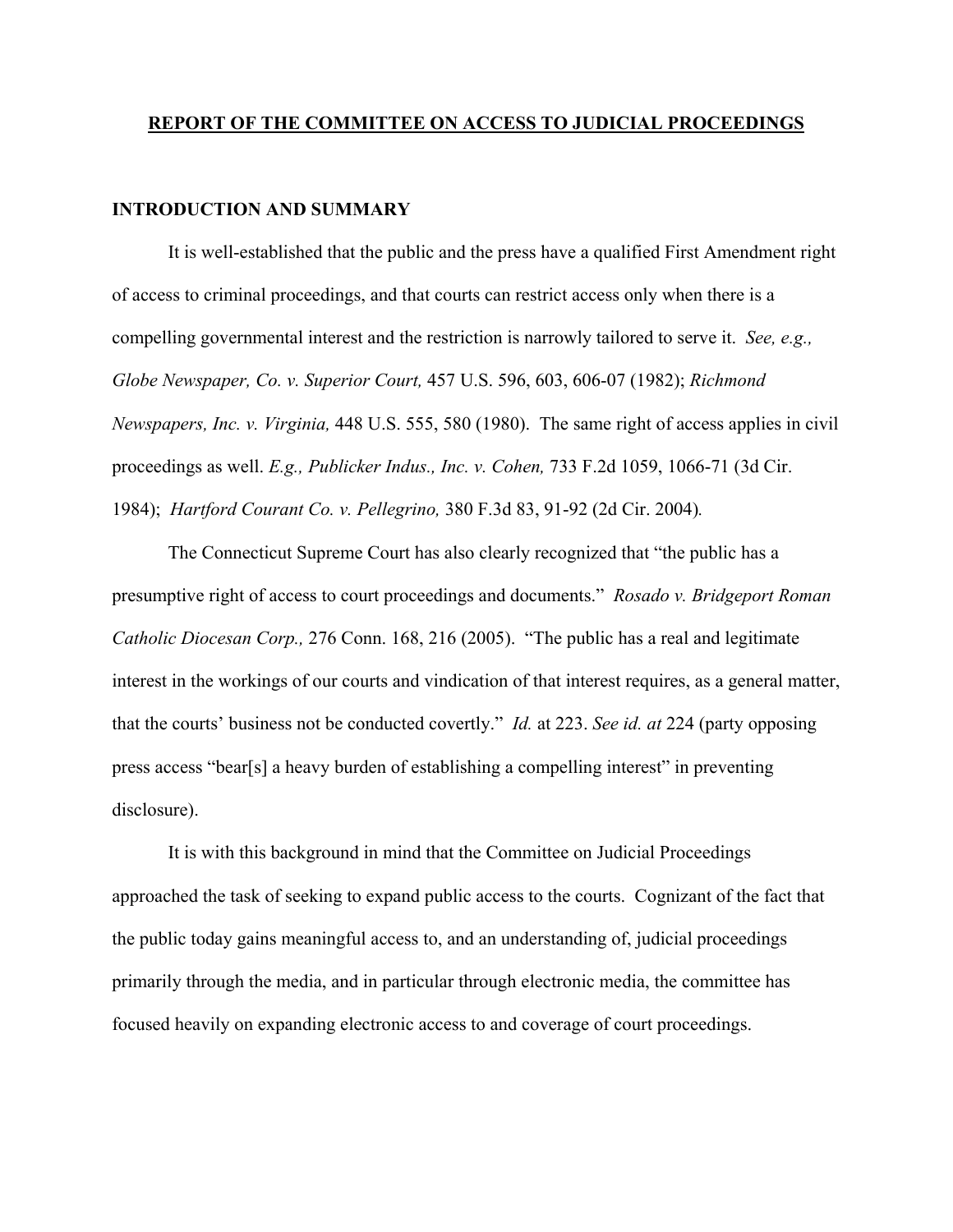Draft Report Committee on Access to Judicial Proceedings Page 2 of 20

 First, the Committee endeavored to articulate certain general principles -- establishing a presumption of access of the public and the press, including electronic media. These principles are intended to ensure that, when there are important, countervailing interests, they will be considered promptly and thoughtfully, and that close questions will be resolved with full recognition of the public's right to have access to judicial proceedings, in accordance with the "guiding principles" adopted by the committee and the Task Force.

 Second, sensitive to Justice Borden's charge that the Task Force not merely articulate ideals, but propose changes that can be adopted immediately, the Committee has made a number of recommendations that we believe can and should be promptly implemented. These include: a) installation of remotely operated television cameras in the Supreme Court and Appellate Court to permit expansive televised coverage of judicial proceedings in those courts, and amendments to the rules governing such coverage; b) amendments to the rules and policies of the Judicial Branch to expand electronic and other media coverage of certain civil proceedings in Superior Court (not including family or juvenile matters); c) for out-of-court arraignments and other offsite judicial proceedings, adoption of a policy ensuring a publicly available transcript, and the entry of a summary of those proceedings in open court the next day; d) affirmation of the existing policy ensuring that the public is permitted to take notes during all judicial proceedings; e) adoption of a standing Judicial Department media access committee and the establishment of a subcommittee, comprised of selected judges and reporters, to provide an informal process for prompt, same-day resolution of disputes concerning access to judicial proceedings.

 Third, the committee has also made recommendations for certain more sweeping changes to be adopted on a pilot basis, so that they can be further refined and developed during the pilot period and expanded thereafter. Specifically, the committee recommends a pilot program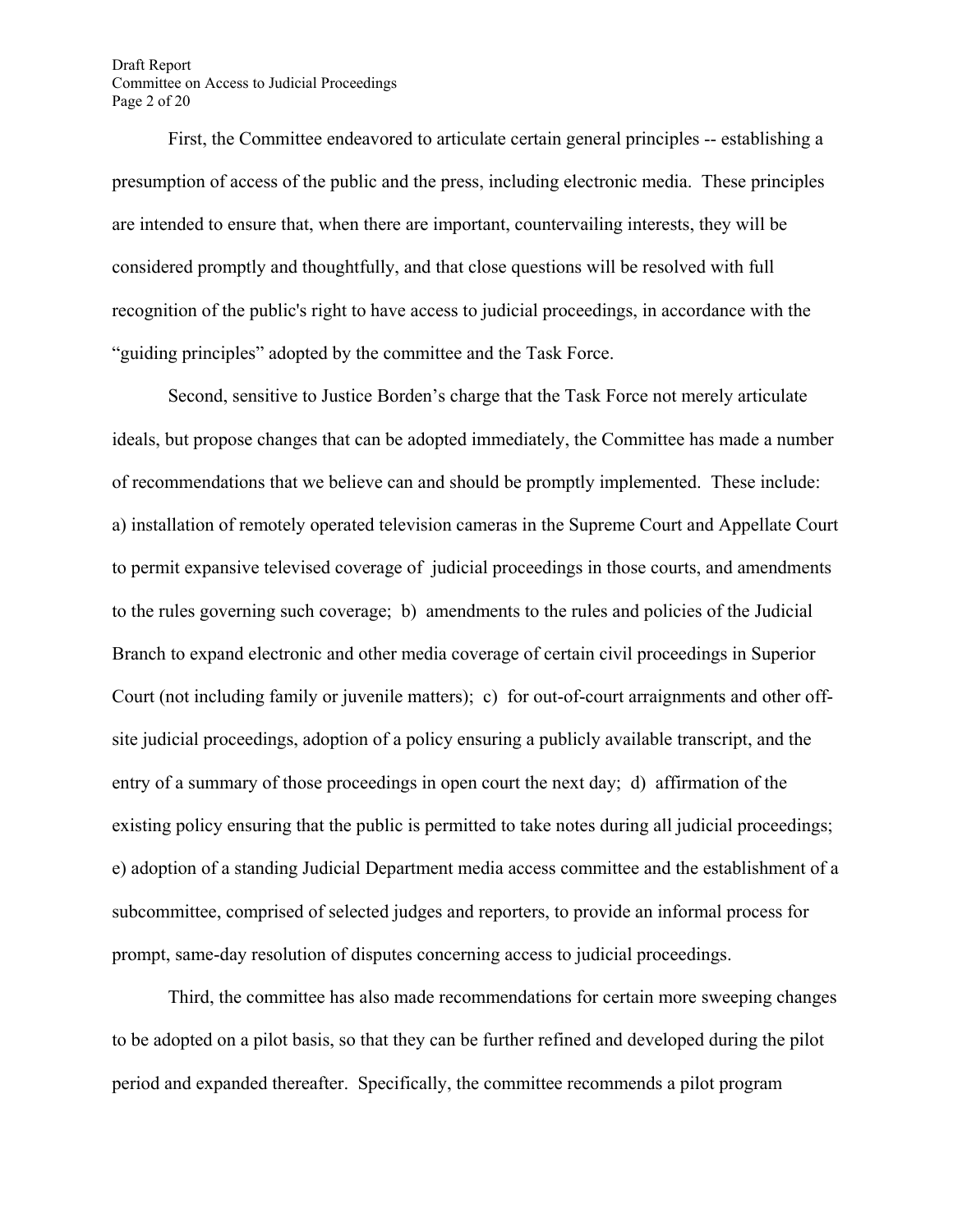allowing for electronic coverage of all criminal trials and sentencings in a single judicial district, with certain logistical and procedural guidelines that will be refined during the program. The program is intended to continue at the end of the pilot period, absent action by the judicial branch to discontinue it, and it is presumed that the program will be expanded to other judicial districts at the end of the pilot period after evaluation and refinement by the judges.

 Finally, also pursuant to Justice Borden's charge, we have identified certain topics for further review. These include further study of expanding access to proceedings in family and juvenile court, use of other media - including videoconferencing, streaming media and other internet media - for covering the courts. The committee also recommends further consideration of: security concerns and privacy concerns of those affected by electronic coverage of judicial proceedings, including jurors, victims, and witnesses; the use of camera phones; education efforts to make the public aware of changes in access policies and rules; and training to ensure compliance with new policies and rules.

## PROCESS FOLLOWED BY THE COMMITTEE

At the first Public Access Task Force meeting on May 25, 2006, the members of the Task Force engaged in an exercise to identify issues within the scope of the charge delivered by Senior Associate Justice David M. Borden. That exercise produced a long list of issues relating to public access. Those issues were then grouped under five general headings, the third of which was labeled: Access to court proceedings and how do we insure access and who are the gatekeepers? In order to facilitate the study necessary to address the myriad issues, three committees were formed around those five general headings. This chapter addresses the work of the Committee on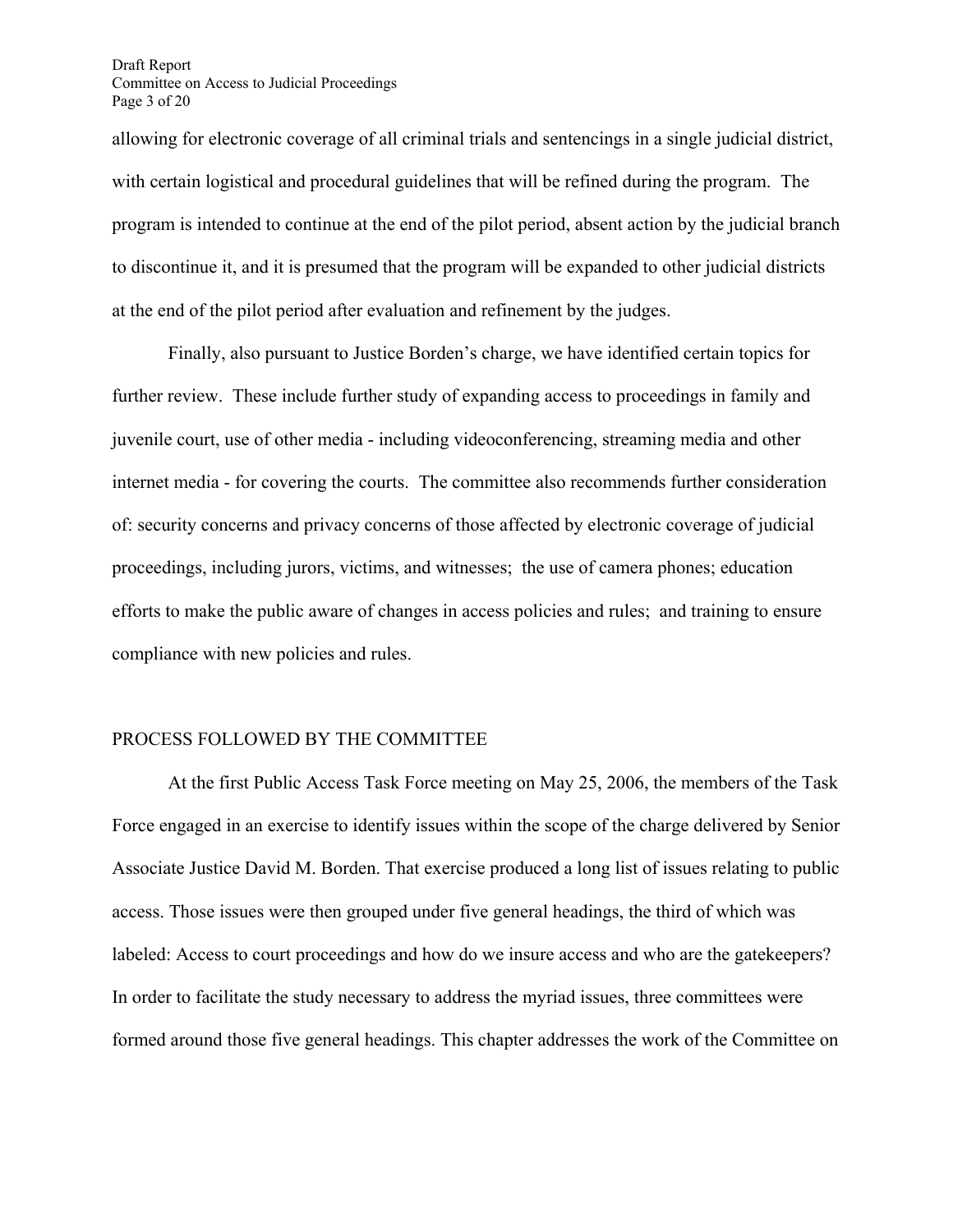Access to Judicial Proceedings, whose charge is to address the issues included under that

heading.

Each committee of the Task Force included representation from the various groups

represented on the Task Force as a whole. The members of this committee were:

Attorney Aaron Bayer, Wiggin & Dana Mr. Patrick Sanders, Associated Press Judge Patrick Clifford, Chief Administrative Judge, Criminal Ms. Heather Collins, Manchester Journal Inquirer Ms. Erin Cox, WTNH News Channel 8 Judge Douglas Lavine, Connecticut Appellate Court Mr. Ken Margolfo, FOX 61 Judge Barbara Quinn, Chief Administrative Judge, Juvenile

 The Committee held eight meetings throughout June, July and August. With the assistance of the Judicial Branch staff, the Committee first reviewed, categorized, and prioritized the list of issues identified by the full Task Force. This gave rise to a shorter list of issues to be addressed in the brief time available to the committee.. Discussion of specific, real-world examples provided by committee members enabled the committee to consider the practical implications of the issues raised. This also enabled every member to view the issues from the perspective of other members of the committee.

 In order to further inform the work of the committee, and consistent with the first category of issues questioning policies regarding public access to judicial proceedings in other jurisdictions, additional sources of information were identified and utilized. A number of recommendations reflect practices successfully adopted by other jurisdictions. The Committee also benefited from comments received as a result of the solicitation of comments via the Task Force web site generally as well as in response to direct communication from members of the Task Force.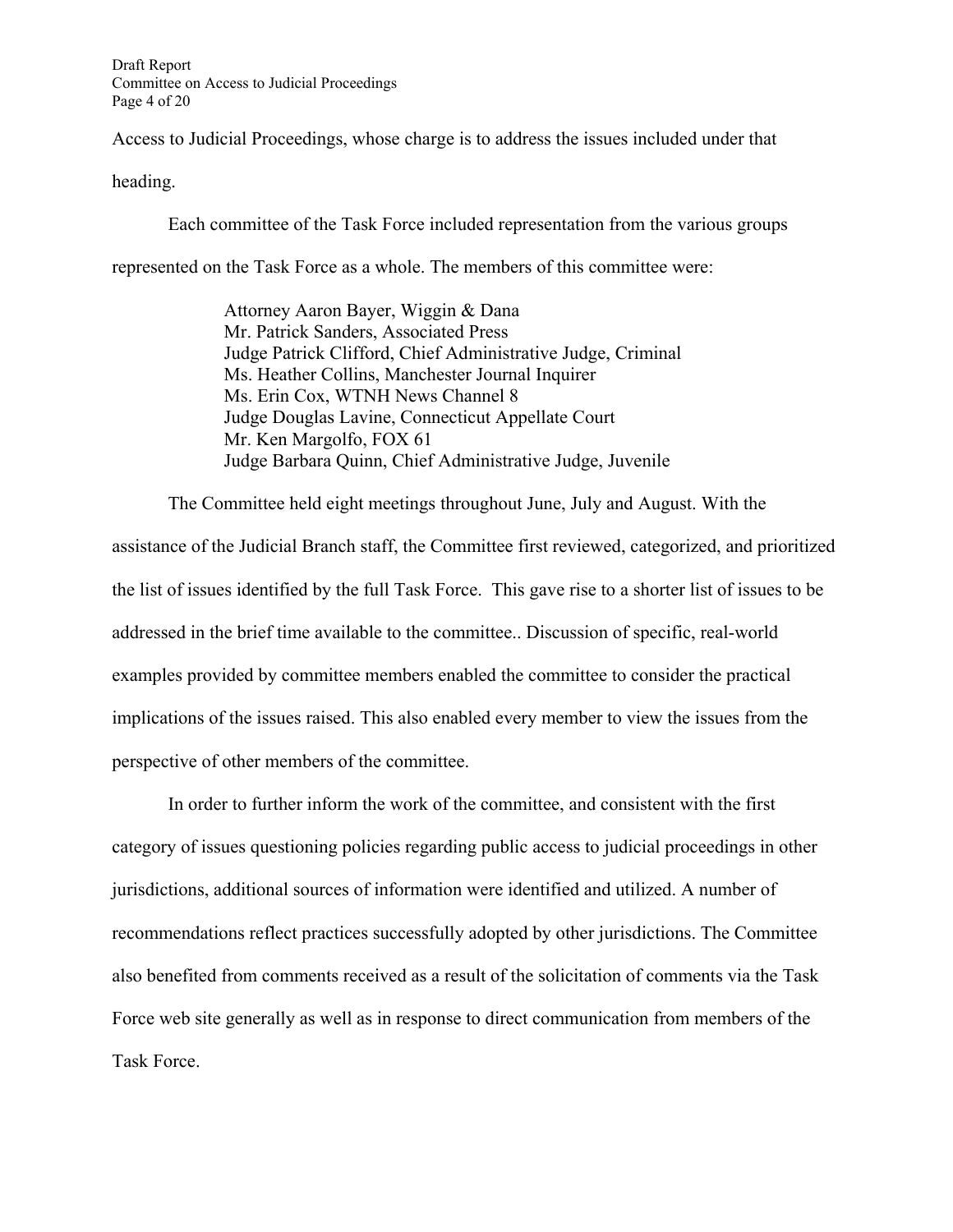Draft Report Committee on Access to Judicial Proceedings Page 5 of 20

 In all aspects of its work, the Committee benefited from the extraordinary talent, dedication and hard work of the Judicial Branch staff, including Attorneys Joseph D'Alesio, Joseph DelCiampo, Alice Mastrony, Stephen Ment and Holly Taylor Sellers, who tirelessly provided valuable research and information to the Committee and coordinated all of its efforts. Their contributions are greatly appreciated.<sup>1</sup>

## **GUIDING PRINICPLES**

 $\overline{\phantom{a}}$ 

To guide the decision-making process, the committee members next identified the underlying principles that would provide a constant point of reference. Those were:

**1. All judicial proceedings are presumed to be open to the public.** 

**2. Exceptions to the presumption of openness of judicial proceedings should be articulated, limited, well-defined and consistently applied.** 

**3. Public access to judicial proceedings should be limited only if there is a compelling reason to do so, there are no reasonable alternatives to such limitations, and the limitation is no broader than necessary to protect the compelling interest at issue.** 

**4. There should be an expeditious and open process for resolving disputes regarding access to judicial proceedings.** 

 The Committee reviewed the existing Practice Book Rules on closure of judicial proceedings to the public, P.B. 11-20 (civil cases), 42-49 (criminal cases); *see also* P.B. 77-1

 $<sup>1</sup>$  The Committee wishes to thank the members of the public who provided valuable input to the Committee,</sup> including attorney Stephen Nevas, who attended many of the Committee's meetings, and Mr. Paul Giguere of CT-N, who provided important information and resources about electronic coverage of government proceedings in Connecticut and coverage of court proceedings in other states."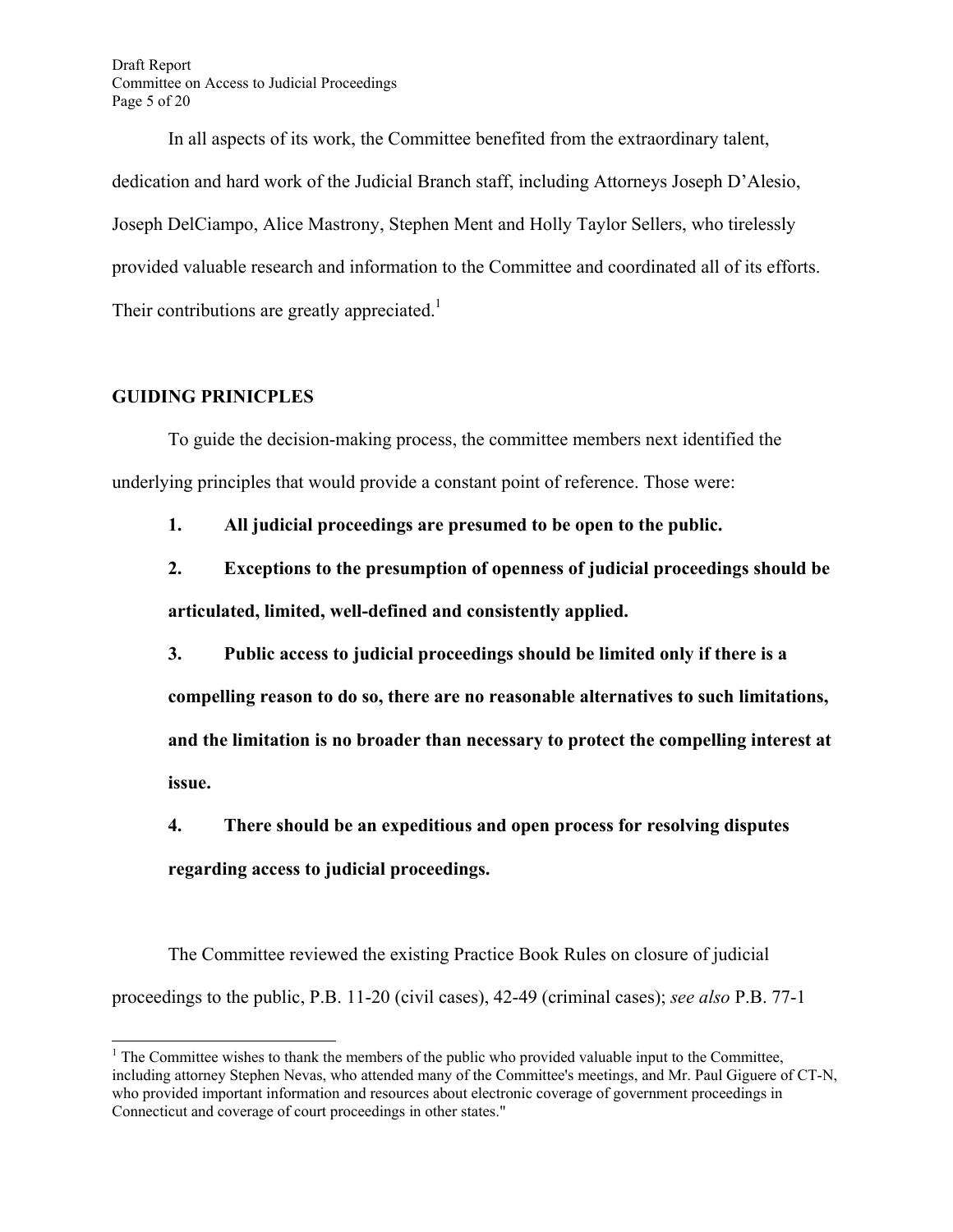Draft Report Committee on Access to Judicial Proceedings Page 6 of 20

(providing for expedited appellate review of any order closing judicial proceedings). These recently adopted provisions allow closure or restriction of public access to a judicial proceeding only when "necessary to preserve an interest which is determined to override the public's interest in attending such proceeding." They also require that alternatives to closure be considered and that a closure order to be "no broader than necessary to protect such overriding interest," and that any closure decision be based on specific findings after public notice and hearing. These provisions are consistent with the Guiding Principles adopted by the Committee, and the Committee sees no basis for recommending changes to them.

## **RECOMMENDATIONS**

The Committee makes the following recommendations, for consideration by the full Task Force.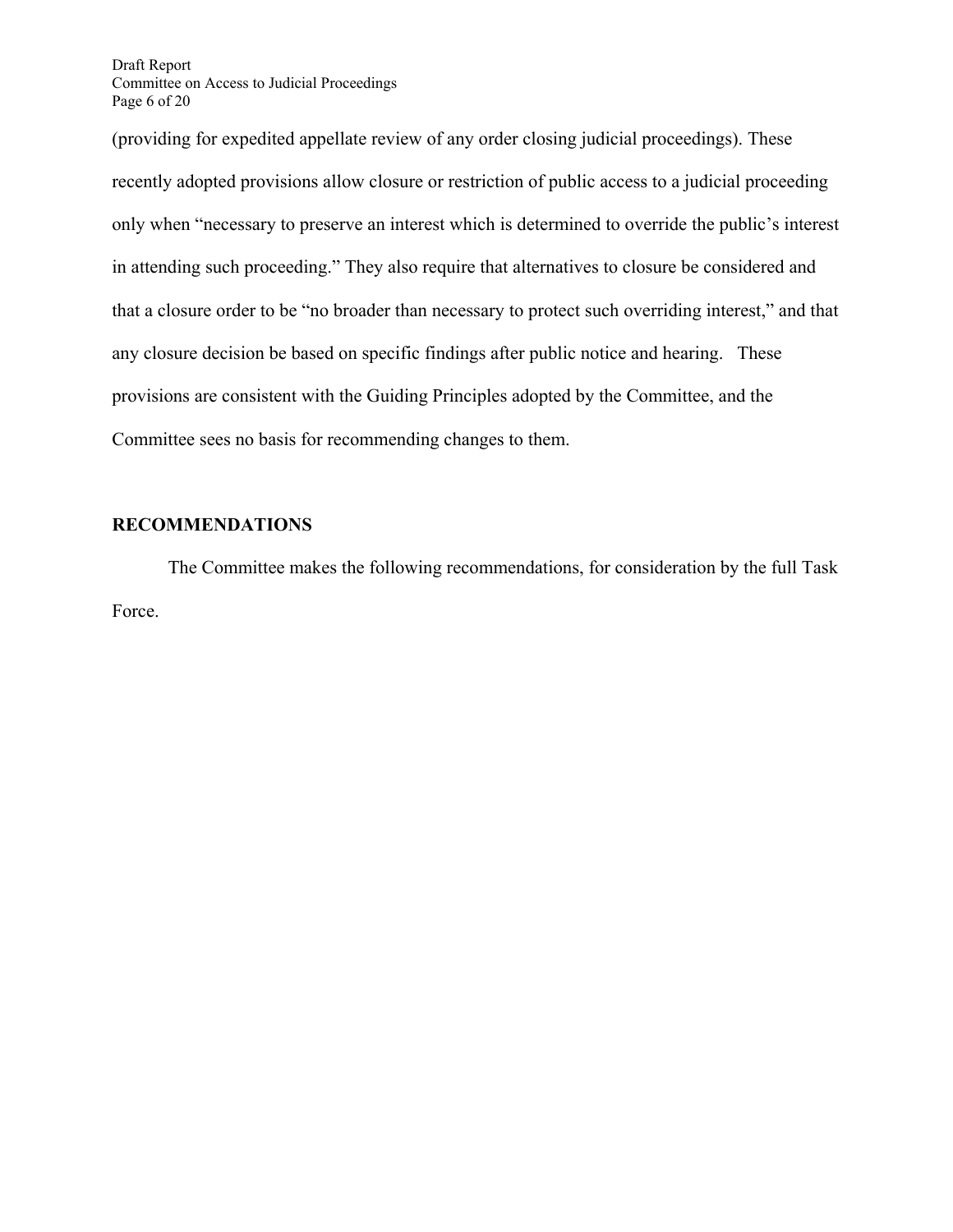## **PROPOSAL TO EXPAND ELECTRONIC ACCESS TO THE SUPREME AND APPELLATE COURT**

Based on its review of the existing Practice Book Rules governing cameras in the Supreme and Appellate Courts (Practice Book §§ 70-9 and 70-10) and the protocol for videotaping or photographing Supreme Court oral arguments, the Committee makes the following recommendations for expanding electronic access to the proceedings in the Appellate Court and Supreme Court.

- All judicial proceedings in the Appellate and Supreme Courts should be presumed to be open to the public and to electronic access.
- Unless a timely objection is made to the broadcasting, televising, videotaping, audio recording or photographing of an appellate proceeding by one of the parties or counsel or victims involved in the case, all such proceedings may be so broadcast, televised, recorded or photographed.
- If an objection is made, the Court shall determine whether to preclude or limit electronic coverage of the proceeding, bearing in mind the Guiding Principles discussed above.
- The policy on the use of cameras should be revised to permit more flexibility in the placement, use (e.g., close-ups, split screens, informational graphics), and the number of cameras allowed, in order to more accurately depict the proceeding.
- In light of legitimate concerns and possible disruptions associated with numerous video cameras' being set up and operated to record appellate proceedings, the Committee recommends the installation by CT-N of three permanently mounted, remotely operated video cameras, creating a feed or tape available to other networks and news media.
- The rules governing still photography in the Supreme and Appellate courts should be reviewed in light of technological changes. The rule should permit one pool still photographer with adequate equipment that will not disrupt court proceedings.
- A decision to close any appellate court argument to the public or disallow or restrict electronic coverage of such a proceeding, should itself be made openly, with the reasons for the decision stated on the record.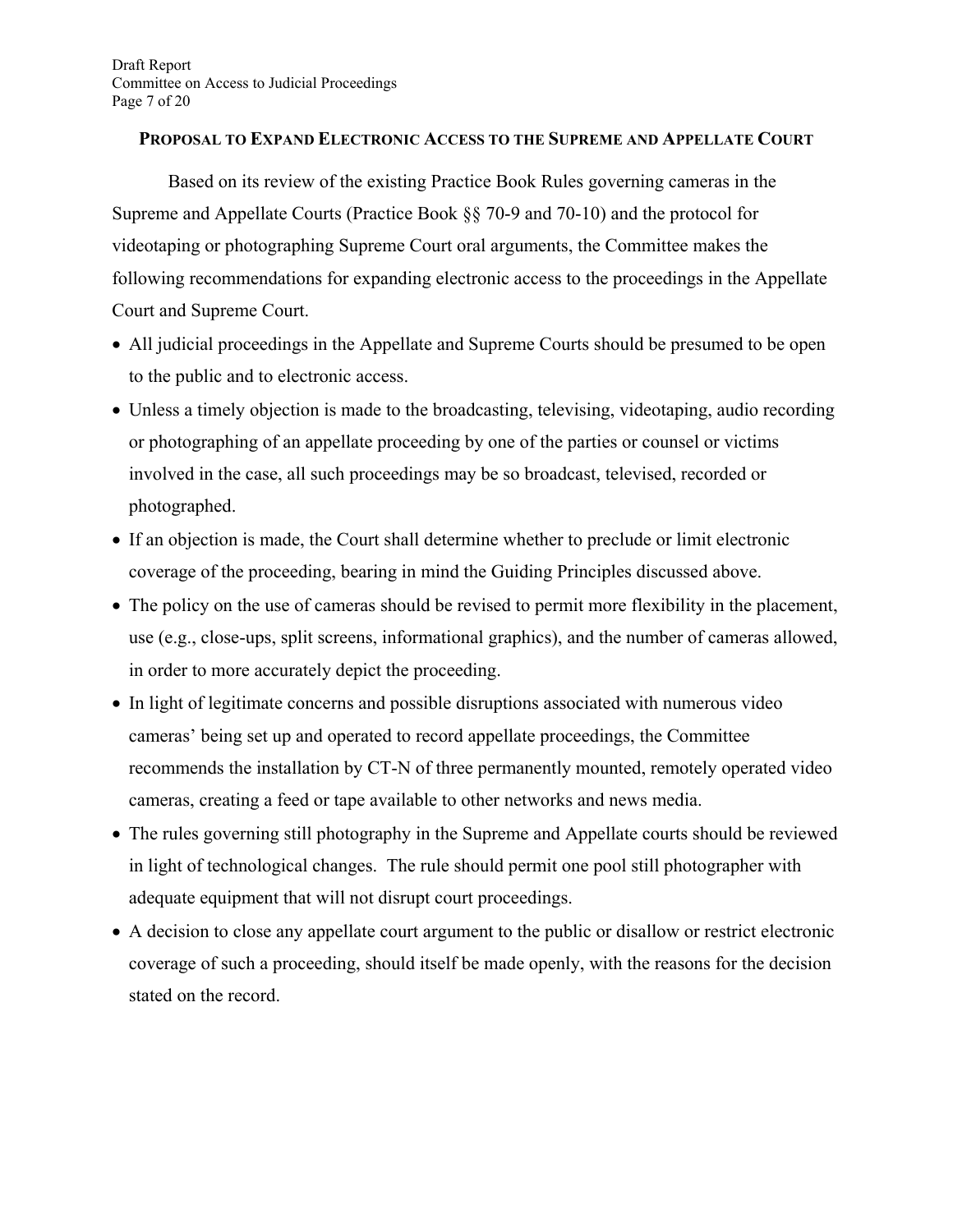## **PROPOSED PILOT PROGRAM ON MEDIA ACCESS TO CRIMINAL PROCEEDINGS**

## **Introduction**

The Committee recommends the establishment of a 2-year pilot program in a single judicial district in which all types of media coverage of criminal proceedings would be permitted, in accordance with the principles and limitations set forth below.

A pilot program is appropriate because coverage of criminal proceedings -- and the use of cameras and video cameras in particular – raises complicated issues that would benefit from the insight that can be gained from practical experience. It is the Committee's expectation that, during the 2-year pilot period, the rules governing media coverage of criminal proceedings will be evaluated based on the actual experience of the judges, lawyers, parties, witnesses, victims, jurors, and reporters, and ultimately refined so as to permit maximum media access with limited disruption and without undermining the rights of criminal defendants, victims and others whose interests may be affected.

The Committee recommends that the Supreme Court's judicial-media committee (the subject of a separate recommendation of this Committee) be charged with evaluating the pilot program and making recommendations for its expansion. The Committee anticipates that, based on the evaluation of the pilot program, the Superior Court judges will refine and extend the program to other districts. In the absence of any action by the judges, the pilot program will continue to operate in the pilot district.

The Committee recommends that the pilot program be established in the Hartford Judicial District at Hartford including Geographical Area Court 14, for logistical reasons, including ease of access for the media, the physical ability of the courthouse to accommodate such a pilot program with due regard to security concerns, the fact that both G.A. and J.D. criminal matters are heard in that courthouse, and the proximity of the courthouse to the administrative offices of the Judicial Branch.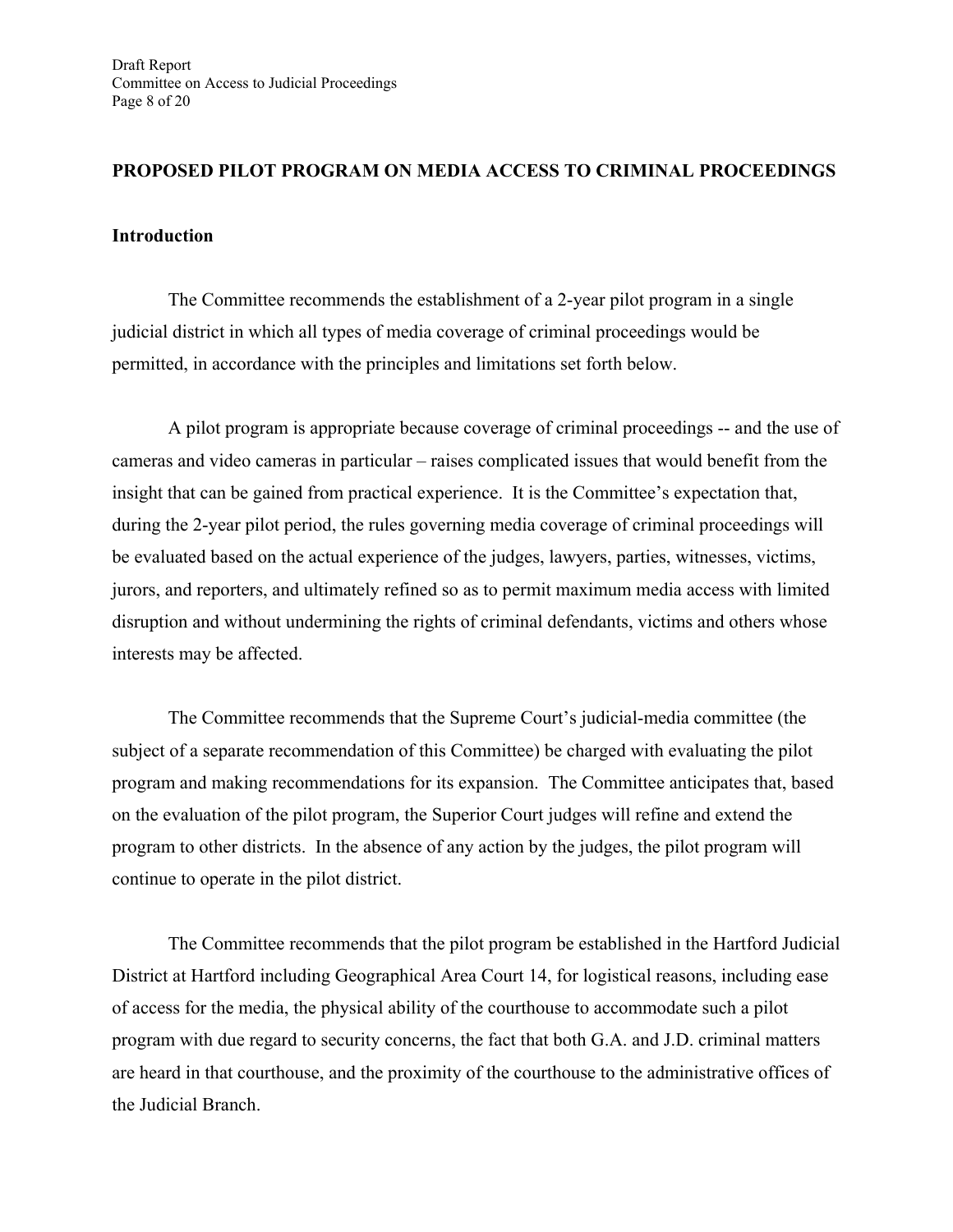Draft Report Committee on Access to Judicial Proceedings Page 9 of 20

## **The Current Rules**

 Currently, Practice Book Section 1-10 prohibits generally the broadcasting, televising, recording and the taking of photographs in the courtroom and in areas immediately adjacent thereto. A judicial authority may, however, authorize the photographic or electronic recording and reproduction of appropriate court proceedings if the means of such recording will not disrupt the participants or impair the dignity of the proceedings; the parties, and the witnesses to be depicted, have consented; the reproduction will not be exhibited until after the conclusion of the proceeding and all direct appeals have been exhausted; and the reproduction will be exhibited only for instructional purposes in educational institutions.

 Section 1-11 of the Practice Book governs the broadcasting, televising, recording or photographing of court proceedings by news media in criminal (and civil) trials in the Superior Court. Permission for media coverage of a criminal proceeding must be requested by a media or pool representative at least three days prior to the commencement of such trial. Disapproval of such requests by the trial judge shall be final. Approval of the request by the trial judge shall be based on that judge being satisfied that the permitted coverage will not interfere with the rights of the parties to a fair trial. The approval by the trial judge shall not be effective unless confirmed by the administrative judge.

 No media coverage of any of the following proceedings is currently allowed: family relations matters; sentencing hearings except in trials in which media coverage has been allowed; trials involving trade secrets; in jury trials, proceedings held in the absence of the jury; in trials of sexual offense charges; and in trials closed to the public pursuant to state law. Other limitations on media coverage of a criminal trial include the times and the parts of a trial during which such coverage may or may not occur, and the participants in a trial who may or may not be the subject of such coverage. The trial judge has broad discretion to prohibit media coverage of a trial, and the logistics of the coverage, i.e., the types and location of equipment to be used and the limits on the number of camera operators, are particularly circumscribed.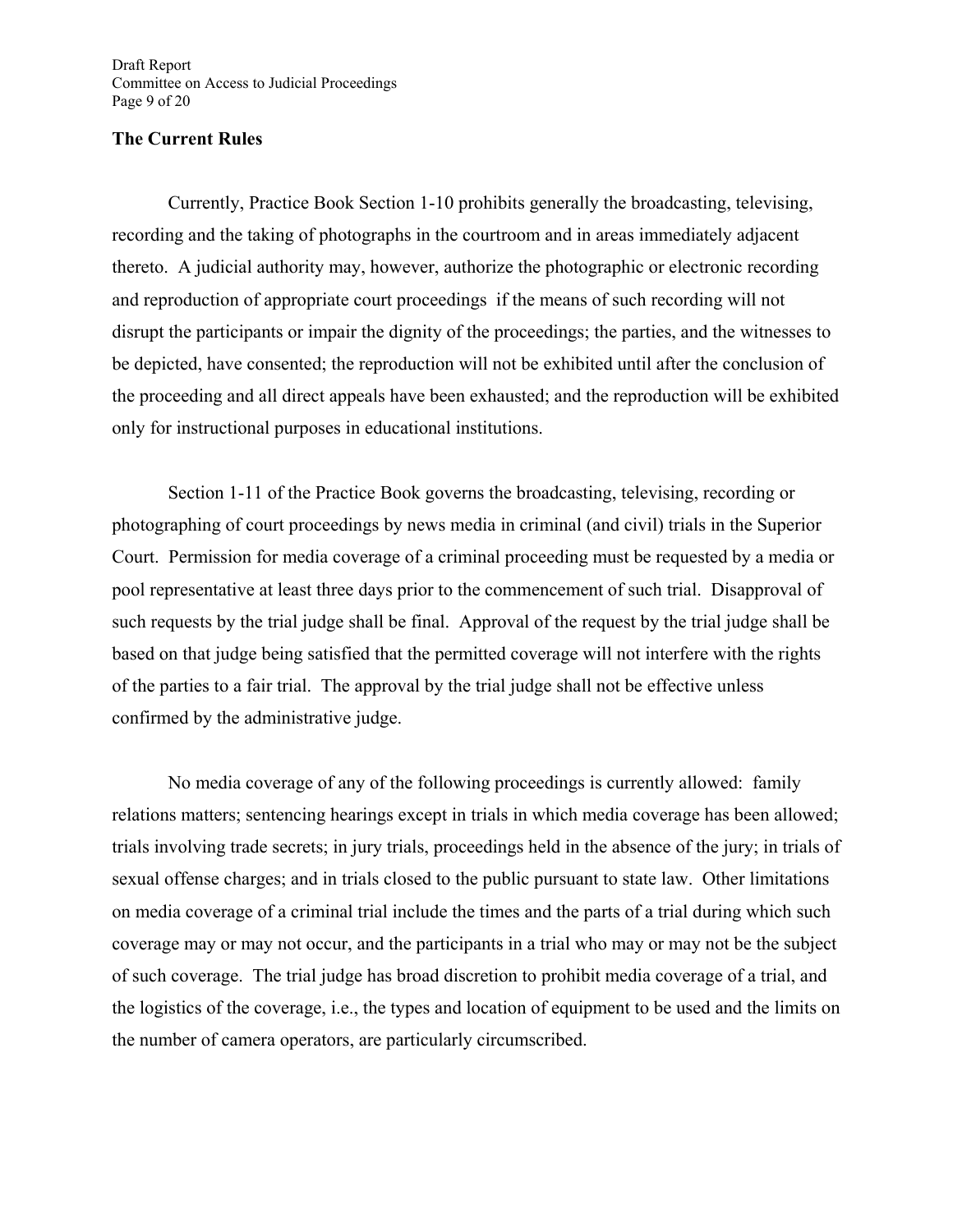#### **General Principle of Access**

All forms of media, including still cameras, video cameras, and audio recordings, are to be allowed to cover all aspects of criminal trials and sentencing, subject to the rules and guidelines set forth below.

## **Proposed Rules for Coverage in Pilot Program**

The Judicial Branch will take appropriate steps to ensure that litigants, the press, the bar, the bench, staff, and the public are aware that any criminal trial and sentencing may be subject to media coverage including being broadcast, photographed, videotaped or audio-recorded. To the extent practicable, the media should provide advance notice of their intent to use still cameras, video cameras or audio recording, and the trial judge should, to the extent possible, consult in advance with the media about anticipated coverage of proceedings.

Any party, attorney, witness or victim may object in advance of pre-trial proceedings, trial or sentencing to the use of cameras, video cameras, or audio recording if there is a substantial reason to believe that such media coverage would undermine the rights of a criminal defendant or significantly compromise a witness's safety or legitimate privacy concerns. The burden of proof will be on the party seeking to restrict electronic access to make such argument.

The judge will decide after a hearing whether to preclude or limit the use of cameras, video cameras, or audio recording, taking into account the rights asserted and bearing in mind the "Guiding Principles" adopted by the Committee and the Task Force – in particular the principle that "Public access to judicial proceedings should be limited only if there is a compelling reason to do so, there are no reasonable alternatives to such limitations, and the limitation is no broader than necessary to protect the compelling interest at issue." The judge shall take into account special considerations that may arise, such as the testimony of children, alleged victims of sexual offenses, confidential informants and undercover officers.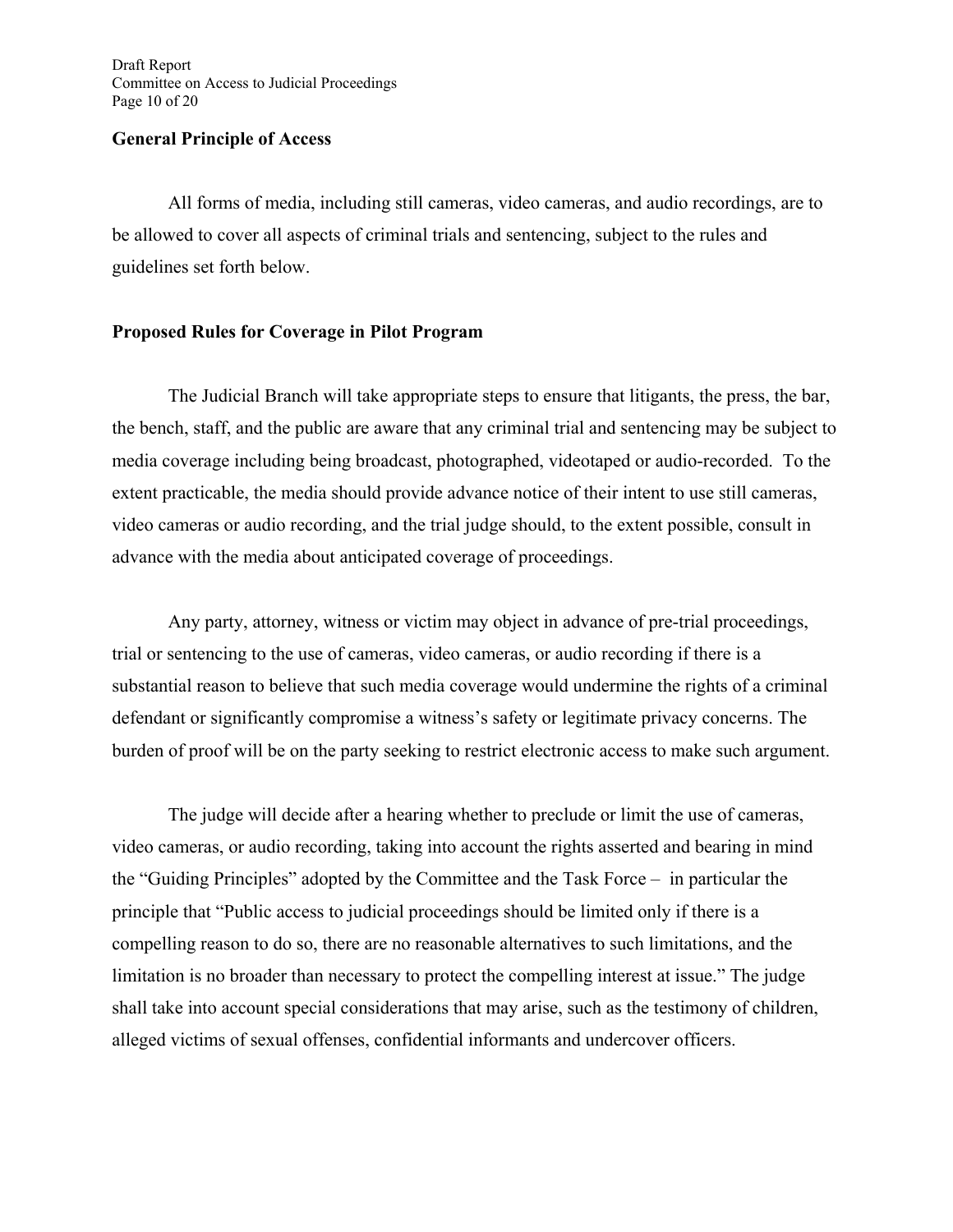Draft Report Committee on Access to Judicial Proceedings Page 11 of 20

To the extent practicable, objections to the use of still cameras, video cameras and / or audio recordings, and the date, time, and location of the hearing on those objections, will be posted on the Judicial Branch web site, so that affected parties may attend the hearing. To the extent their rights are implicated, the press and victims (or victim's services advocates) may participate in the hearing.

Objections made during the course of a pre-trial proceeding, trial or sentencing to photographing or video taping or audio recording specific aspects of the proceeding (e.g., testimony of a juvenile or sexual assault victim), specific individuals (e.g., sexual assault victims or witnesses whose identity is protected) or exhibits (e.g., autopsy photographs), will be heard and decided by the trial judge, based on the same standards and principles used to determine whether to preclude or limit access based on objections raised before the start of a trial.

Cameras, video cameras and audio recording equipment may be used in the courtroom, but not used in other parts of the court house.

To ensure coverage and minimize disruption, pool representatives should ordinarily be utilized for video, still cameras and radio, with each pool representative to be decided by the relevant media group.

Cameras, video cameras, microphones and other related equipment are to be placed in the courtroom in the location designated by the Judicial Branch to ensure maximum coverage of the proceedings while minimizing disruption. To minimize disruption, cameras, microphones, video cameras and related equipment may be set up and taken down only when the court proceedings are in recess. During a trial, operators of cameras and video cameras and audio recording equipment may be required to be present for the entire day's proceedings.

There is to be no video taping, recording or photographing of jurors, or of trial proceedings held when the jury has been excused.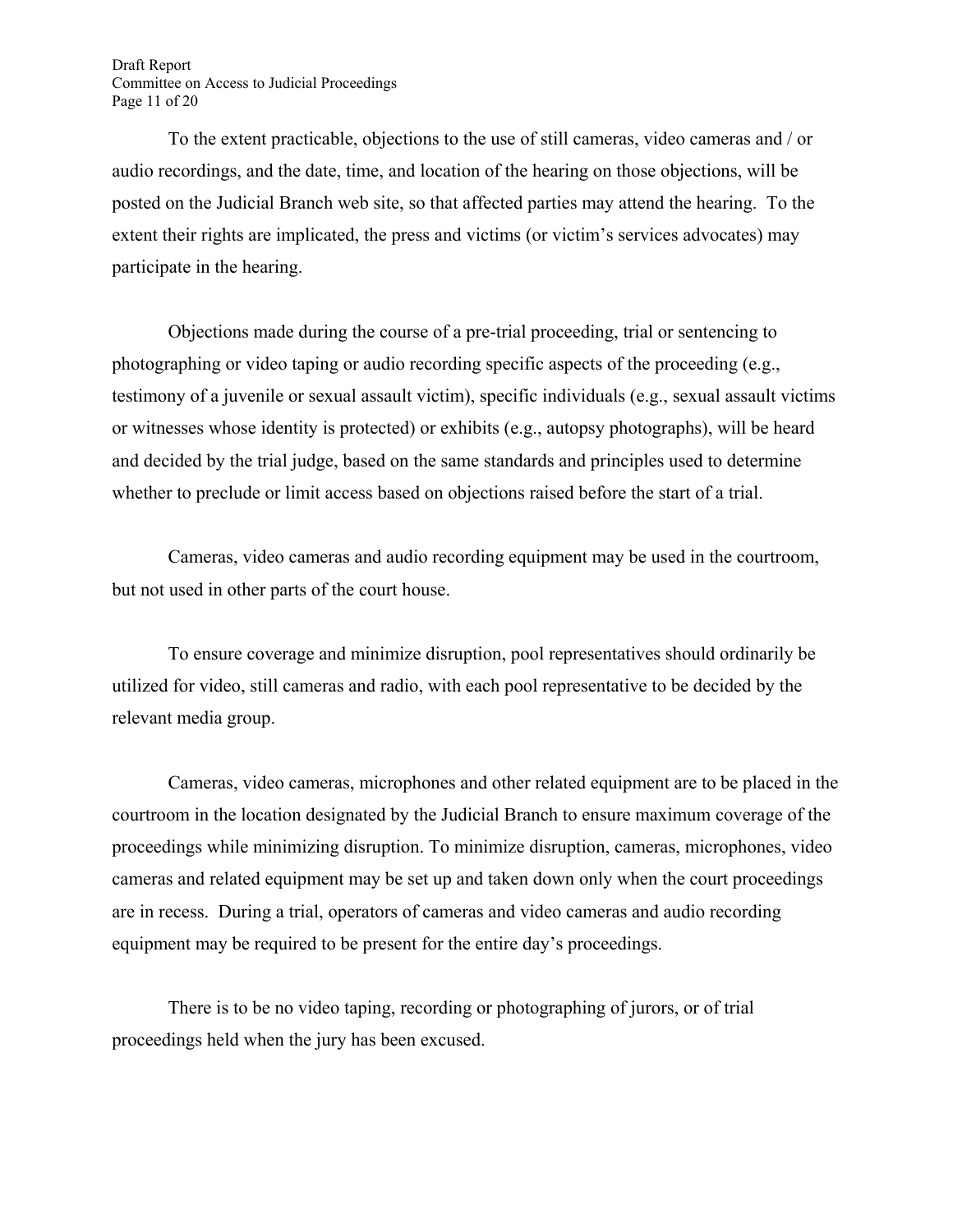Draft Report Committee on Access to Judicial Proceedings Page 12 of 20

Nothing in this proposal is intended to eliminate the trial courts' existing authority to take reasonable measures to preserve order in the courtroom and to ensure a fair trial.

## **Proposed Rules Governing Coverage of Arraignments**

The Committee recognizes that there are significant logistical concerns involved in electronic media coverage of arraignments. Because of the large number of arraignments and the rapid pace of processing arraignments, it may be difficult to put into practice meaningful limitations, e.g., precluding or limiting videotaping or photographing of domestic violence victims, sexual assault victims, or minors.

The Committee recommends that expanding media coverage of arraignments be the subject of additional inquiry – including further discussion with criminal judges and review of the experience of other states that allow media coverage of arraignments with limited restrictions – with additional recommendations to follow. In the interim, the Committee recommends that electronic coverage of specific arraignments be considered on a case-by-case basis upon reasonable notice by the press (recognizing the last-minute nature of some arraignments), and that, to the extent practicable, judges consult with the press to coordinate the logistics of such coverage.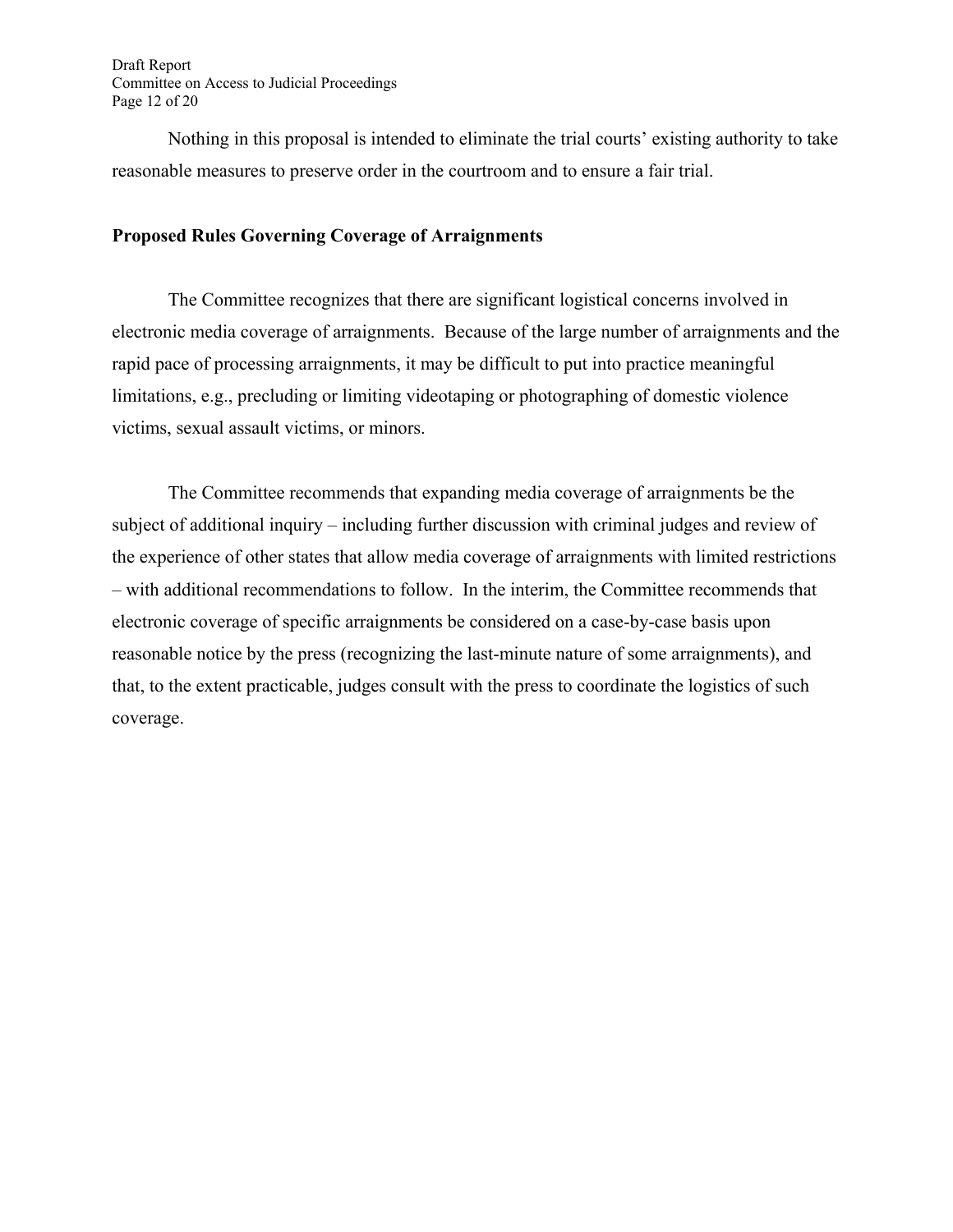## **PROPOSAL ON MEDIA ACCESS TO SUPERIOR COURT CIVIL PROCEEDINGS AND TRIALS**

## **Introduction**

The Committee recommends that electronic media access be permitted for most civil proceedings and trials, in accordance with the principles and limitations set forth below. The Committee does not recommend permitting electronic media access to family relations matters or juvenile proceedings, proceedings and trials concerning trade secrets, and proceedings and trials now closed to the public, to comply with the provisions of state law, which the Committee believes require further review and consideration.

## **The Current Rules**

Currently, Practice Book Section 1-10 generally prohibits the broadcasting, televising, recording and the taking of photographs in the courtroom and in areas immediately adjacent thereto. A judicial authority may, however, authorize the photographic or electronic recording and reproduction of appropriate court proceedings if the means of such recording will not disrupt the participants or impair the dignity of the proceedings; the parties, and the witnesses to be depicted, have consented; the reproduction will not be exhibited until after the conclusion of the proceeding and all direct appeals have been exhausted; and the reproduction will be exhibited only for instructional purposes in educational institutions.

Section 1-11 of the Practice Book governs the broadcasting, televising, recording or photographing of court proceedings by news media in civil trials in the Superior Court. Permission for media coverage of civil trials must be requested by a media or pool representative at least three days prior to the commencement of such trial. Disapproval of such requests by the trial judge shall be final. Approval of the request by the trial judge shall be based on that judge being satisfied that the permitted coverage will not interfere with the rights of the parties to a fair trial. The approval by the trial judge shall not be effective unless confirmed by the administrative judge.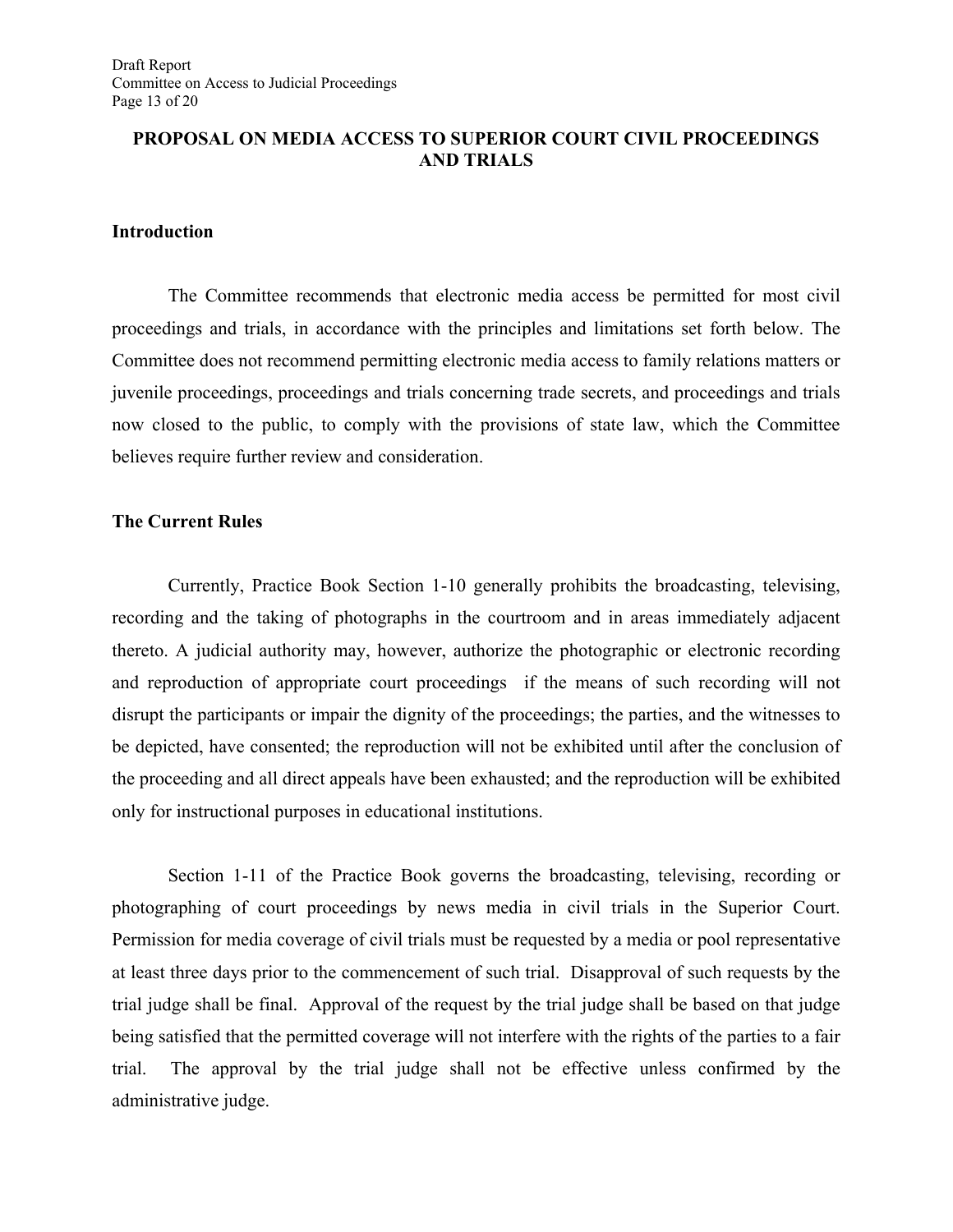No media coverage of any of the following proceedings is currently allowed: family relations matters; trials involving trade secrets; in jury trials, proceedings held in the absence of the jury; and in trials closed to the public pursuant to state law. The trial judge has broad discretion to prohibit media coverage of a trial, and the logistics of the coverage, i.e., the types and location of equipment to be used and the limits on the number of camera operators, are narrowly circumscribed.

## **General Principle of Access**

All forms of media, including still cameras, video cameras, and audio recordings, are to be allowed to cover all aspects of civil proceedings and civil trials, subject to the rules and guidelines set forth below and subject to Practice Book Section 11-20 concerning closure of the courtroom in civil cases.

## **Proposed Rules Governing Coverage of Civil Proceedings and Trials**

The Judicial Branch will take appropriate steps to ensure that litigants, the press, the bar, the bench, staff, and the public are aware that most civil proceedings and civil trials are subject to media coverage, including being photographed, videotaped or audio-recorded. To the extent practicable, the media shall provide advance notice of their intention to broadcast, video-tape, photograph or audio- record such proceedings. The trial judge should, to the extent possible, consult in advance with the media about anticipated coverage of proceedings.

The Judicial Branch, in consultation with media representatives, will take appropriate steps to identify those courthouses and courtrooms within such courthouses within the state where there may be special logistical concerns about the placement and operation of media equipment. The Branch shall share such information with media representatives as well as with the judges sitting in such locations.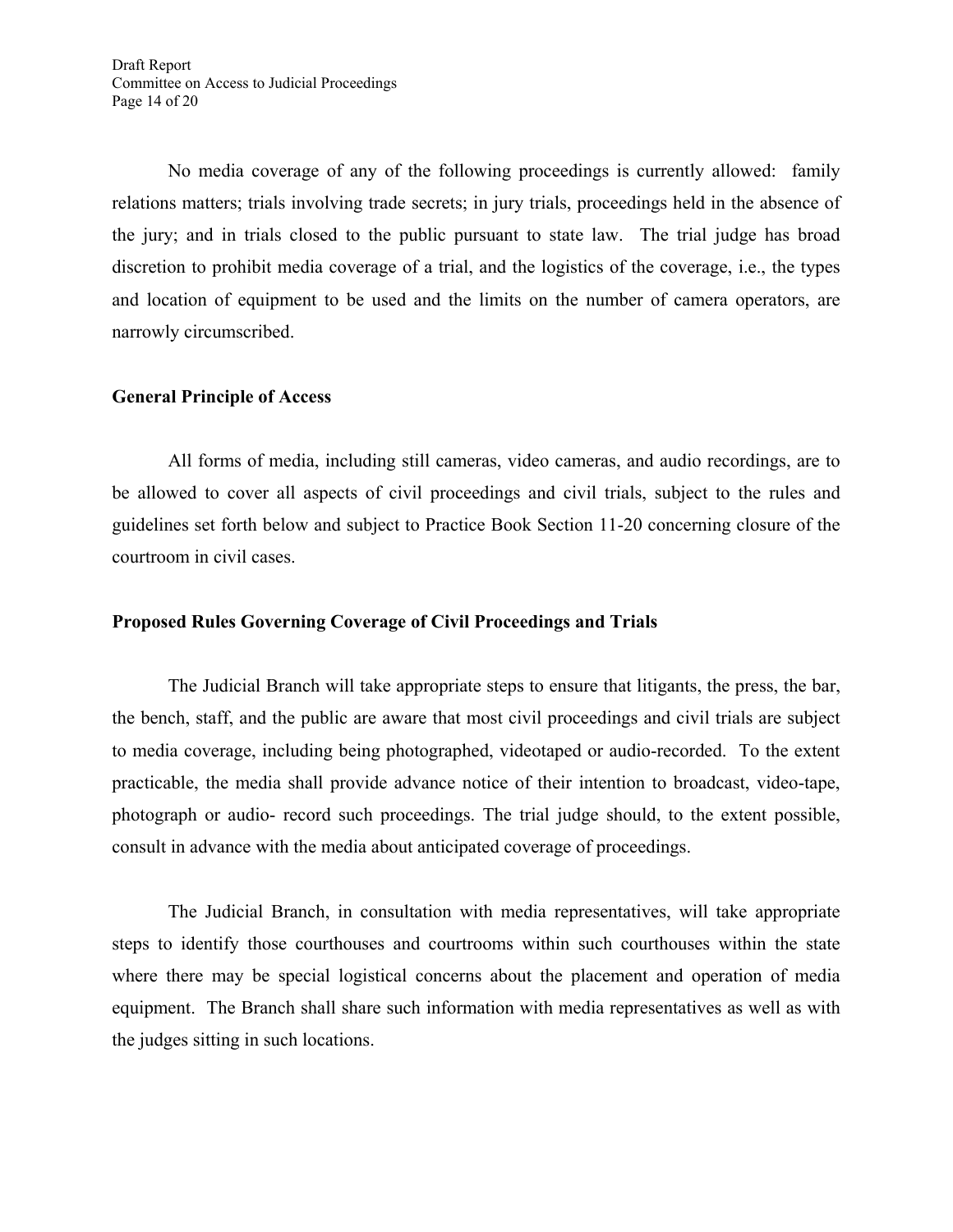Draft Report Committee on Access to Judicial Proceedings Page 15 of 20

Any party, attorney, witness or victim may object in advance of pre-trial proceedings or trials to the use of cameras or video cameras if there is a substantial reason to believe that such media coverage would undermine the legal rights of a party to a civil proceeding or civil trial or significantly compromise a witness's safety or impact legitimate privacy concerns. To the extent practicable, the fact that an objection has been lodged to the use of still cameras, video cameras and/or audio recordings, and the date, time and location of the hearing on those objections, will be posted on the Judicial Branch web site so that affected parties may attend the hearing. The press and other affected parties may participate in the hearing. The burden of proof will be on the party seeking to restrict electronic access to make such argument. To the extent practicable, where an objection to electronic media coverage of a proceeding has been filed, media representatives shall provide written notice three days in advance of the proceeding if they intend to broadcast, video-tape, photograph or audio-record the proceeding.

After the hearing, the judge will decide whether to preclude or limit the use of still and/or video cameras or audio recording, taking into account the rights asserted and bearing in mind the "Guiding Principles" adopted by the Committee and the Task Force – in particular the principle that "Public access to judicial proceedings should be limited only if there is a compelling reason to do so, there are no reasonable alternatives to such limitations, and the limitation is no broader than necessary to protect the compelling interest at issue." The judge shall take into account the special considerations that may arise, including, for example, those involved in the testimony of children and witnesses who are alleged victims of sexual offenses, as well as those matters in which there may be other additional legitimate privacy concerns, as in civil commitment proceedings.

Objections made during the course of a pre-trial proceeding or trial to photographing or video taping or audio recording specific aspects of the proceeding, specific individuals or exhibits will be heard and decided by the trial judge, based on the same standards used to determine whether to preclude or limit access based on objections raised before the start of a trial.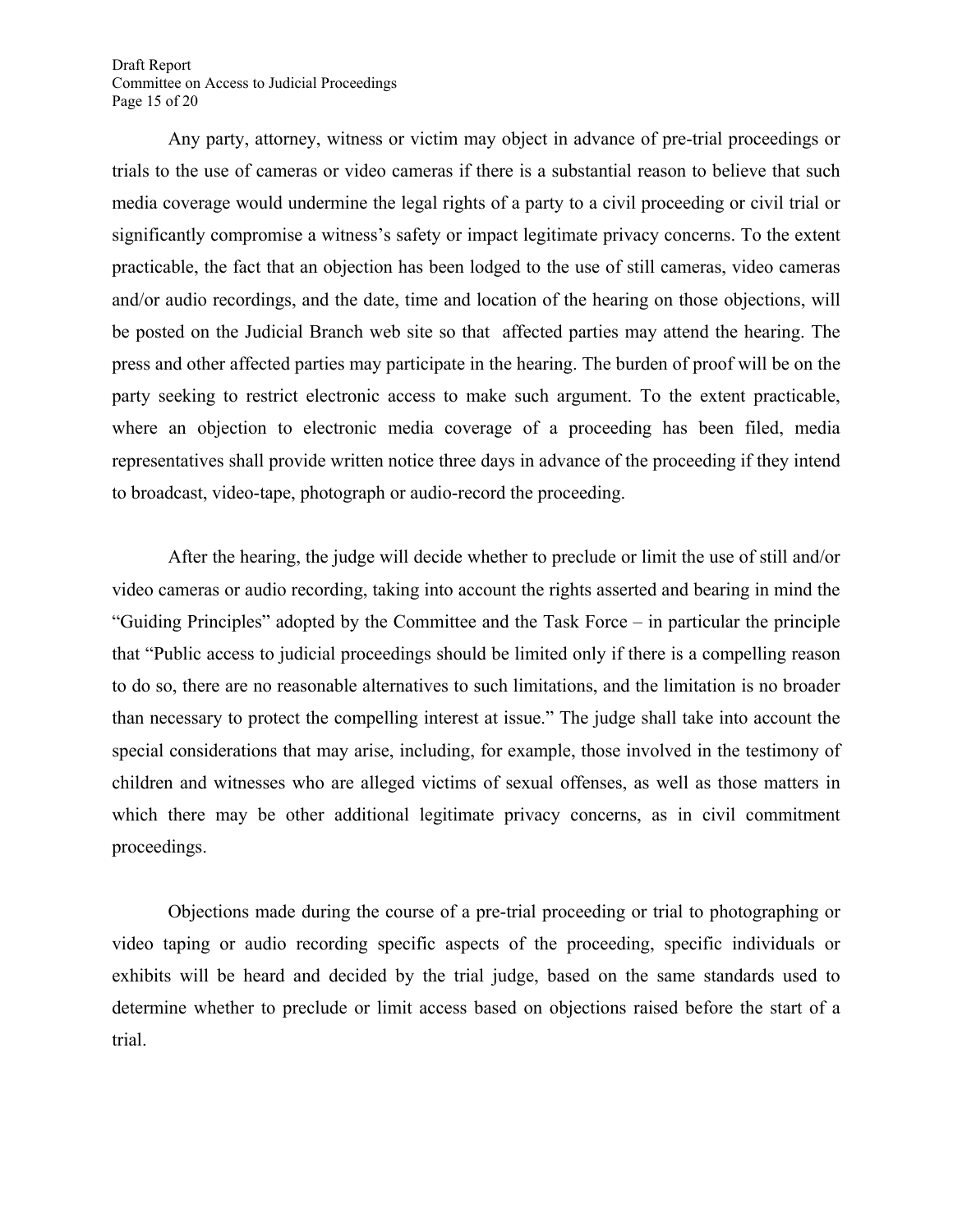Draft Report Committee on Access to Judicial Proceedings Page 16 of 20

Cameras, video cameras and audio recording equipment may be used in the courtroom, but not in other parts of the court house.

To ensure coverage and minimize disruption, pool representatives should ordinarily be utilized for video, still cameras and radio, with each pool representative to be decided by the relevant media group.

Cameras, video cameras, microphones and other related equipment are to be placed in the courtroom in the location designated by the Judicial Branch to ensure maximum coverage of the proceedings while minimizing disruption.

To minimize disruption, cameras, microphones, video cameras and related equipment may be set up and taken down only when the court proceedings are in recess. During a jury trial, operators of cameras and video cameras and audio recording equipment may be required to be present for the entire day's proceedings.

There is to be no video taping, recording or photographing of jurors, or of trial proceedings held when the jury has been excused.

Nothing in this proposal is intended to eliminate the trial courts' existing authority to take reasonable measures to preserve order in the courtroom and to ensure a fair trial.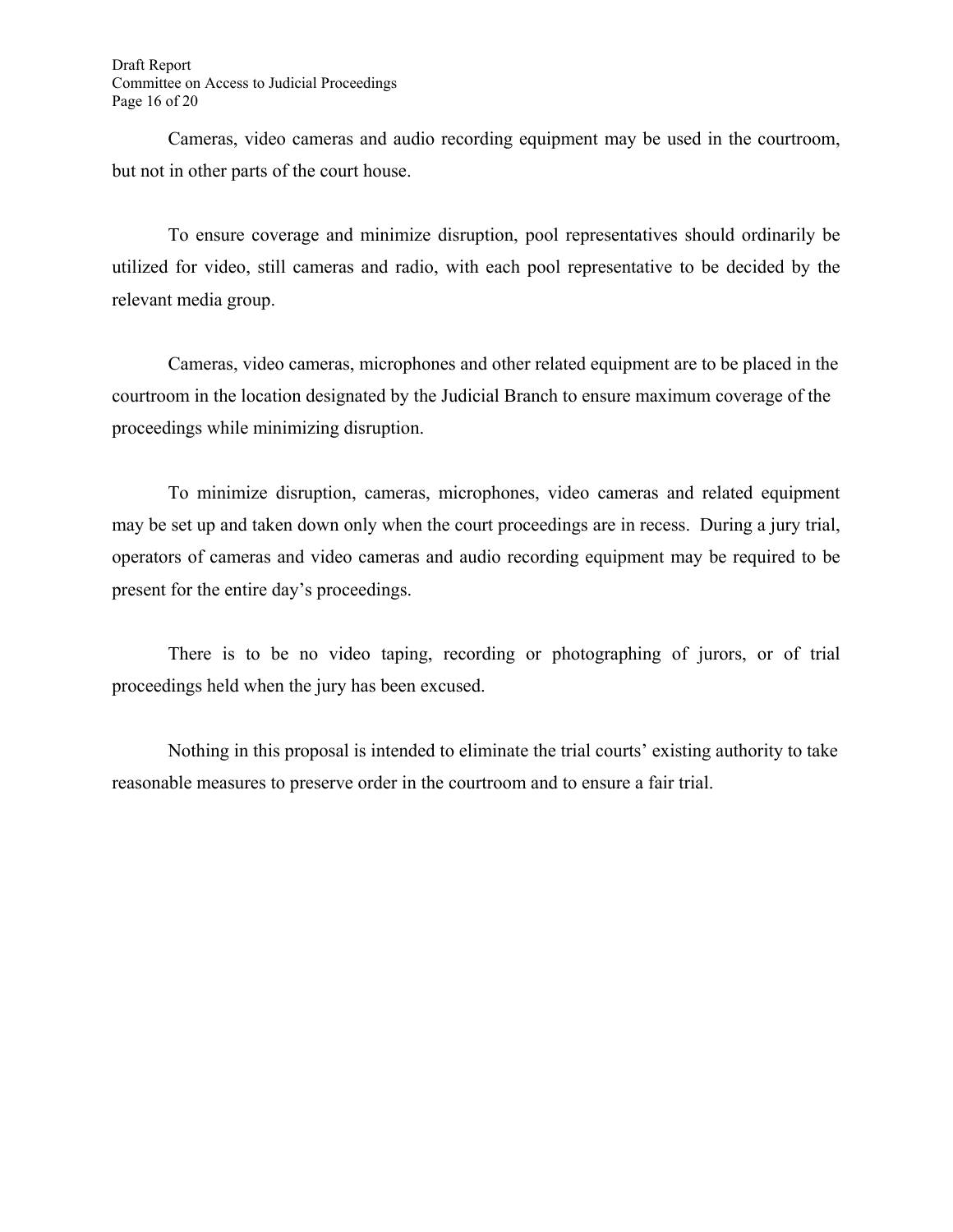## **RECOMMENDATION ADDRESSING ACCESS TO OFF-SITE JUDICIAL PROCEEDINGS**

The Committee recognizes that the presumption of openness extends to all judicial proceedings. The Committee also acknowledges that access to a proceeding held off-site, such as a hearing at a hospital, may not be within the control of the Judicial Branch. Therefore, the Committee recommends the following policy:

Absent exceptional circumstances, in the case of an out-of-court judicial proceeding, a transcript or recording of the proceeding shall be made and such record shall be available to the public. The judge will also state on the record in open court, by the next court day, a summary of what occurred at such proceeding.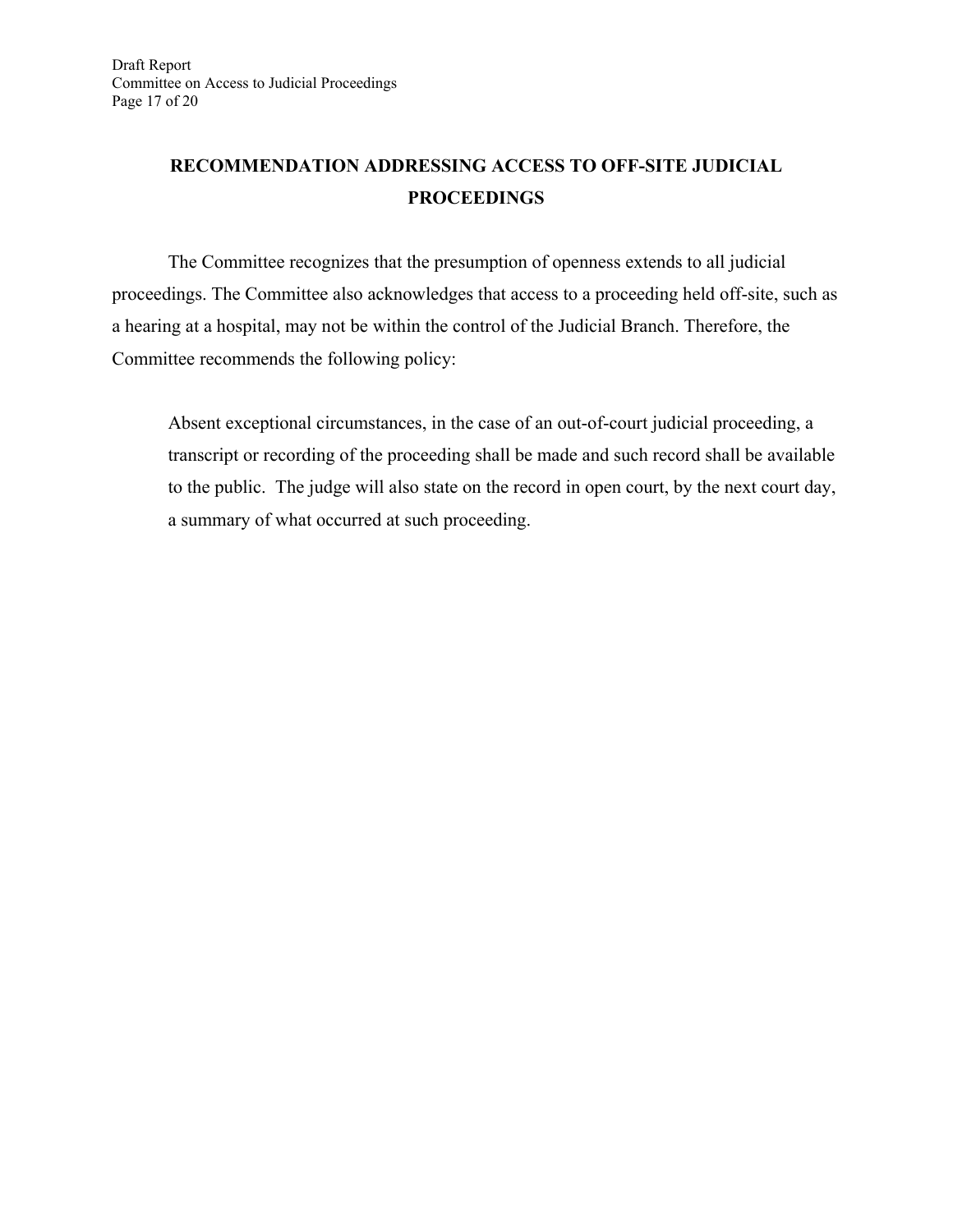## **RECOMMENDATION ADDRESSING NOTE TAKING IN JUDICIAL PROCEEDINGS**

The Committee acknowledges that note-taking by the public is permitted in any courtroom. Accordingly, the Committee recommends the following:

The taking of notes in any courtroom shall be permitted. The chief court administrator shall inform all judicial branch employees of this policy. Nothing in this rule or policy shall be construed to limit in any way the court's inherent power to prevent the disruption of court proceedings.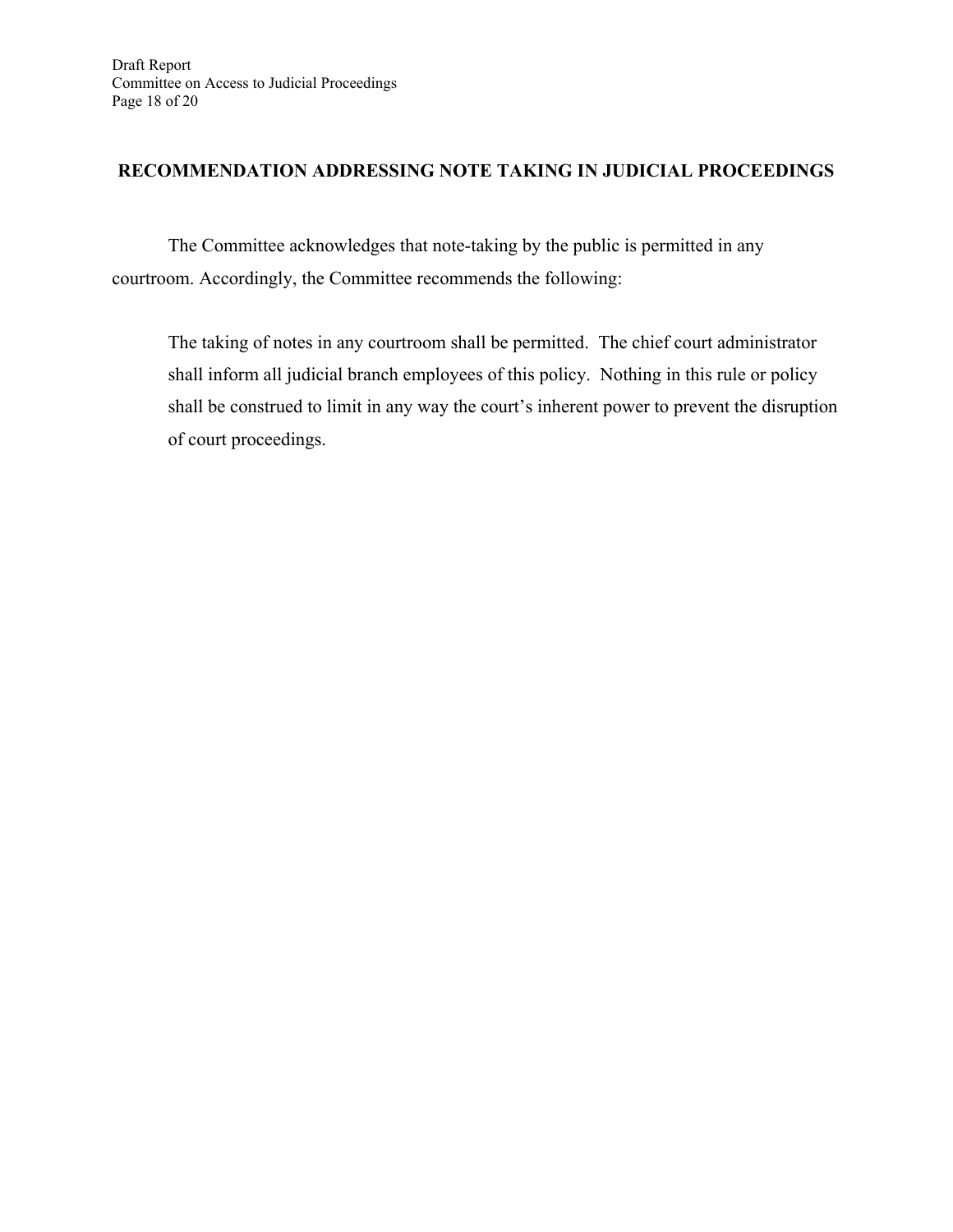## **PROPOSAL FOR THE CREATION OF A JUDICIAL – MEDIA COMMITTEE**

As a means of furthering open communications between the media and the courts, the Committee recommends the establishment of a judicial – media committee, in accordance with the principles listed below:

- The goals of the Judicial-Media Committee are to foster and improve better understanding and relationships between the judicial branch and the media, both print and electronic, and to discuss and recommend resolutions of problems confronted by the media and the public in gaining access to court proceedings and documents.
- The Committee should be operated under the policies governing committees appointed by the Judicial Branch.
- The committee should be chaired by a member of the Supreme Court and a media executive. Membership should include representatives of print and electronic media, judges, members of the state bar association, and others whose experience and expertise could benefit the Committee.
- The committee should be charged to form a quick-response team, comprised of judges and reporters, structured similarly to the committee known as the "Fire Brigade" that has operated successfully in Massachusetts. The mission of this team is to be available to review questions and disputes over access to judicial proceedings and to recommend a resolution the same day the question is presented.
- The committee should take steps to educate the public on issues relating to access to judicial proceedings.
- The Committee should meet on a regular basis.

Similar committees are currently in place in Massachusetts, Indiana and Washington. The Massachusetts Committee has extended an invitation to host a delegation from Connecticut at its next meeting, which will be sometime this fall.